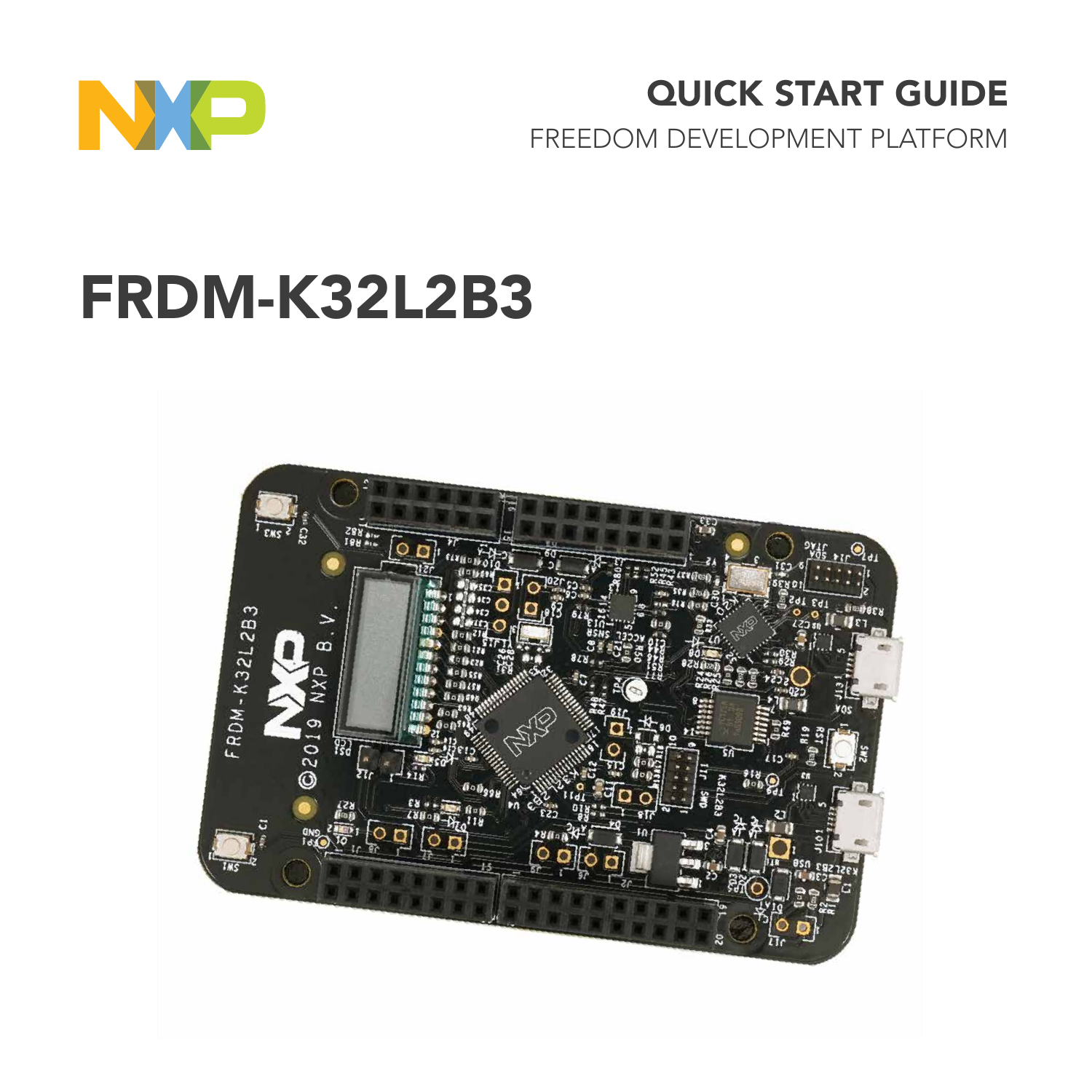#### GET TO KNOW THE FRDM-K32L2B3

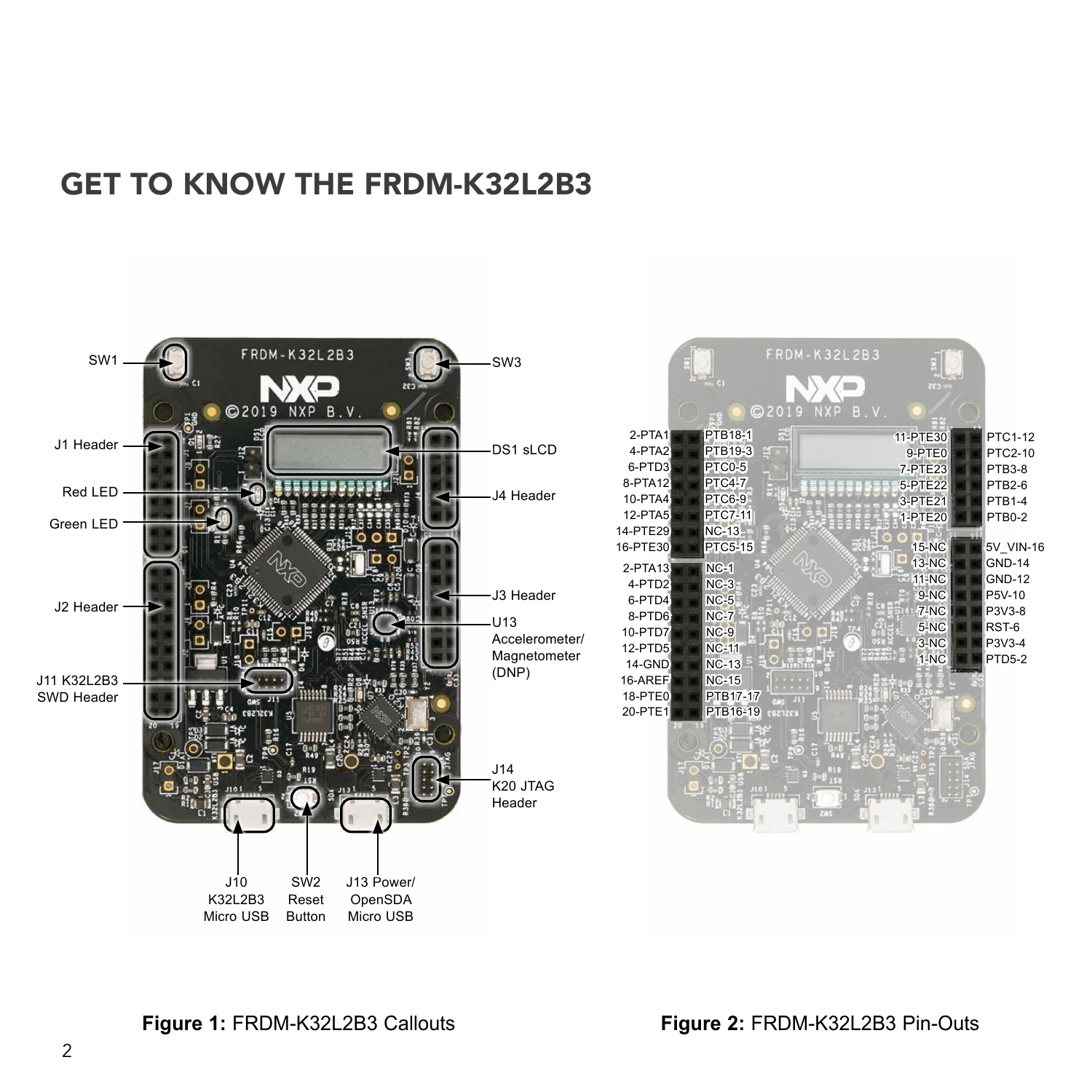### HOW TO GET STARTED

- 1. Connect the FRDM-K32L2B3 development board to a PC using the included micro-USB cable to the Power/OpenSDA Micro USB connector (J13).
- 2. When the board is powered up, a green LED (D8) will illuminate, indicating 3.3V is on. Notice that Boot ROM code is executed first out of reset, a time of about three seconds are consumed by ROM bootloader to check the active communication port before application code is executed.
- 3. The FRDM-K32L2B3 board comes preprogrammed with a demo that will initiate the LED on the board to flash periodically when plugged in.
- 4. J10 is the USB connector of K32L2B3 on chip USB module.
- 5. J14 is the K20 JTAG header for OpenSDA firmware update.
- 6. J11 is the SWD header for K32L2B3.
- 7. Explore more out-of-box demos and download software and tools at [www.nxp.com/](http://www.nxp.com/FRDM-K32L2B3)FRDM-K32L2B3.